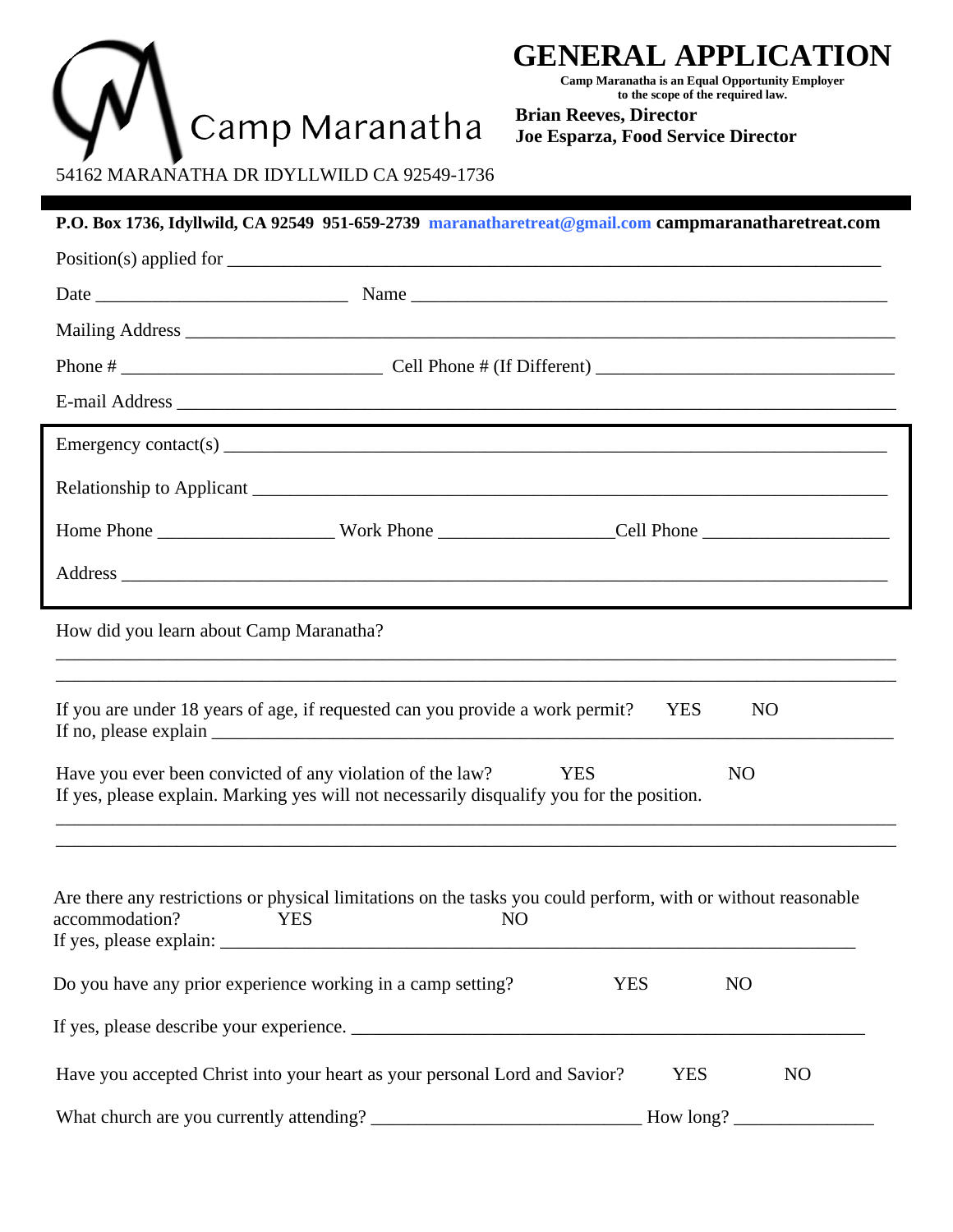#### **EMPLOYMENT RECORD:**

Please list your **three previous employers** with contact information **(address and phone number)**. If you have no history of employment you may leave this section blank.

| $#1$ Name              |                                                                                                                      |           |  |
|------------------------|----------------------------------------------------------------------------------------------------------------------|-----------|--|
| Job Description        | <u> 1980 - Jan Barbarat, martin da shekara 1980 - Ang Barbara na Barbara na Barbara na Barbara na Barbara na Bar</u> | Phone $#$ |  |
| # 2 Name $\frac{1}{2}$ | Address_                                                                                                             |           |  |
|                        |                                                                                                                      | Phone $#$ |  |
|                        |                                                                                                                      |           |  |
| Job Description        |                                                                                                                      | Phone $#$ |  |

### **REFERENCES:**

Distribute one of the enclosed reference forms to three individuals (no relatives please) along with a stamped envelope addressed to Camp Maranatha. The reference form should be mailed directly from your reference person to Camp. All reference forms are to be completed by adults who claim a personal relationship with Christ. One reference form should be completed by a Christian worker such as a pastor, youth worker, Sunday school teacher, etc… Please list the names and contact information for your three references below.

| Christian Worker:                                                                |  |            |                |                |  |  |
|----------------------------------------------------------------------------------|--|------------|----------------|----------------|--|--|
|                                                                                  |  |            |                |                |  |  |
|                                                                                  |  |            |                |                |  |  |
|                                                                                  |  |            |                |                |  |  |
| Personal:                                                                        |  |            |                |                |  |  |
|                                                                                  |  |            |                |                |  |  |
|                                                                                  |  |            |                |                |  |  |
|                                                                                  |  |            |                |                |  |  |
| Personal:                                                                        |  |            |                |                |  |  |
|                                                                                  |  |            |                |                |  |  |
|                                                                                  |  |            |                |                |  |  |
|                                                                                  |  |            |                |                |  |  |
| Have you ever been denied the opportunity to work with children in any capacity? |  | <b>YES</b> |                | N <sub>O</sub> |  |  |
| Is it lawful for you to work for wages in the United States of America?          |  | <b>YES</b> | N <sub>O</sub> |                |  |  |
| <b>EDUCATION HISTORY</b><br>Currently attending school? YES NO                   |  |            |                |                |  |  |
|                                                                                  |  |            |                | N <sub>O</sub> |  |  |
|                                                                                  |  |            |                | <b>NO</b>      |  |  |
|                                                                                  |  |            |                |                |  |  |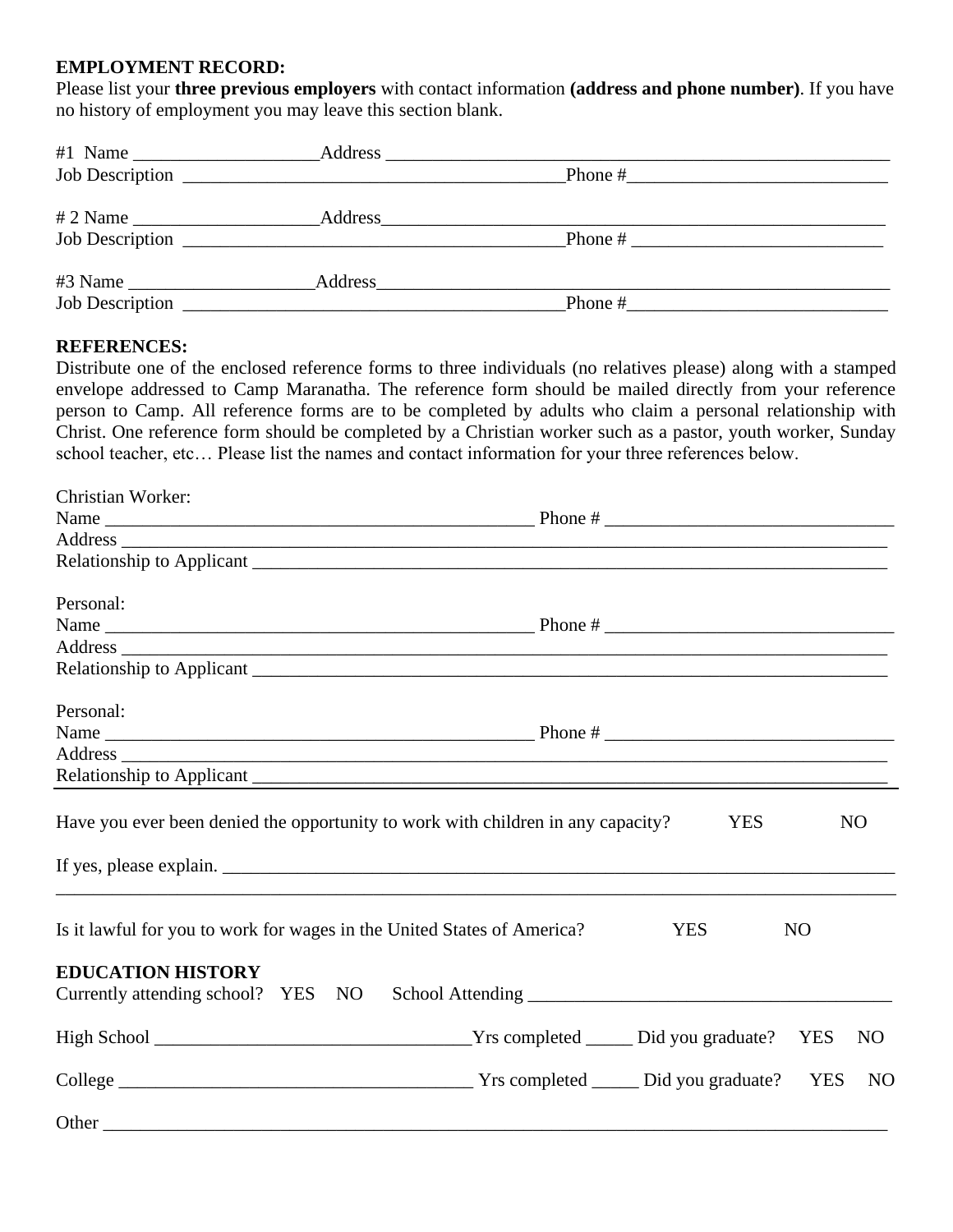#### **QUESTIONS:**

Please respond briefly to the following questions:

- 1. Tell us about how you came to accept Jesus Christ as your personal Lord and Savior, and your spiritual journey since that time.
- 2. What are you doing currently to become more like Christ and further your walk with God?
- 3. Our primary purpose and mission at Camp Maranatha is to aid and further Christian ministry in the Southern California local churches. We strive to provide a safe, well maintained Christian camp that offers a place where people can come to experience the peace and beauty of nature, fellowship with friends, strengthen family relationships, study the Bible, grow in the grace and knowledge of the Lord Jesus Christ, and encourage others to know and receive Christ as their Lord and Savior. What specific strengths do you have to offer in support of the Camp's overall purpose and mission?

#### **Applicant Verification and Release**

I recognize that Camp Maranatha is relying on the accuracy of the information contained herein. Accordingly, I attest and affirm that all of the information that I have provided is completely true and correct.

I authorize Camp Maranatha to contact any person or entity I have had contact with or that has information about me, and I further authorize any such person or entity to provide Camp Maranatha with information, opinions, and impressions relating to my background or qualifications.

I voluntarily release Camp Maranatha and any such person or entity from liability involving the communication of information relating to my background or qualifications. I further authorize Camp Maranatha to conduct a criminal background check if such a check is deemed necessary.

I agree to abide by all of Camp Maranatha's policies and procedures, and to protect the health and safety of Camp Maranatha's guests at all times.

*Printed Name \_\_\_\_\_\_\_\_\_\_\_\_\_\_\_\_\_\_\_\_\_\_\_\_\_\_\_\_\_\_\_\_\_\_\_\_\_\_\_\_\_\_\_\_\_\_\_\_\_\_\_\_\_\_\_\_\_\_ Date \_\_\_\_\_\_\_\_\_\_\_\_\_\_\_\_\_\_\_\_\_\_\_\_\_\_\_\_\_\_\_\_\_*

*Signature \_\_\_\_\_\_\_\_\_\_\_\_\_\_\_\_\_\_\_\_\_\_\_\_\_\_\_\_\_\_\_\_\_\_\_\_\_\_\_\_\_\_\_\_\_\_\_\_\_\_\_\_\_\_\_\_\_\_\_\_\_\_\_\_\_\_\_\_\_\_\_\_\_\_\_\_\_\_\_\_\_\_\_\_\_\_\_\_\_\_\_\_\_\_\_\_\_\_\_\_*

#### **LIFE AS A CAMP MARANATHA EMPLOYEE**